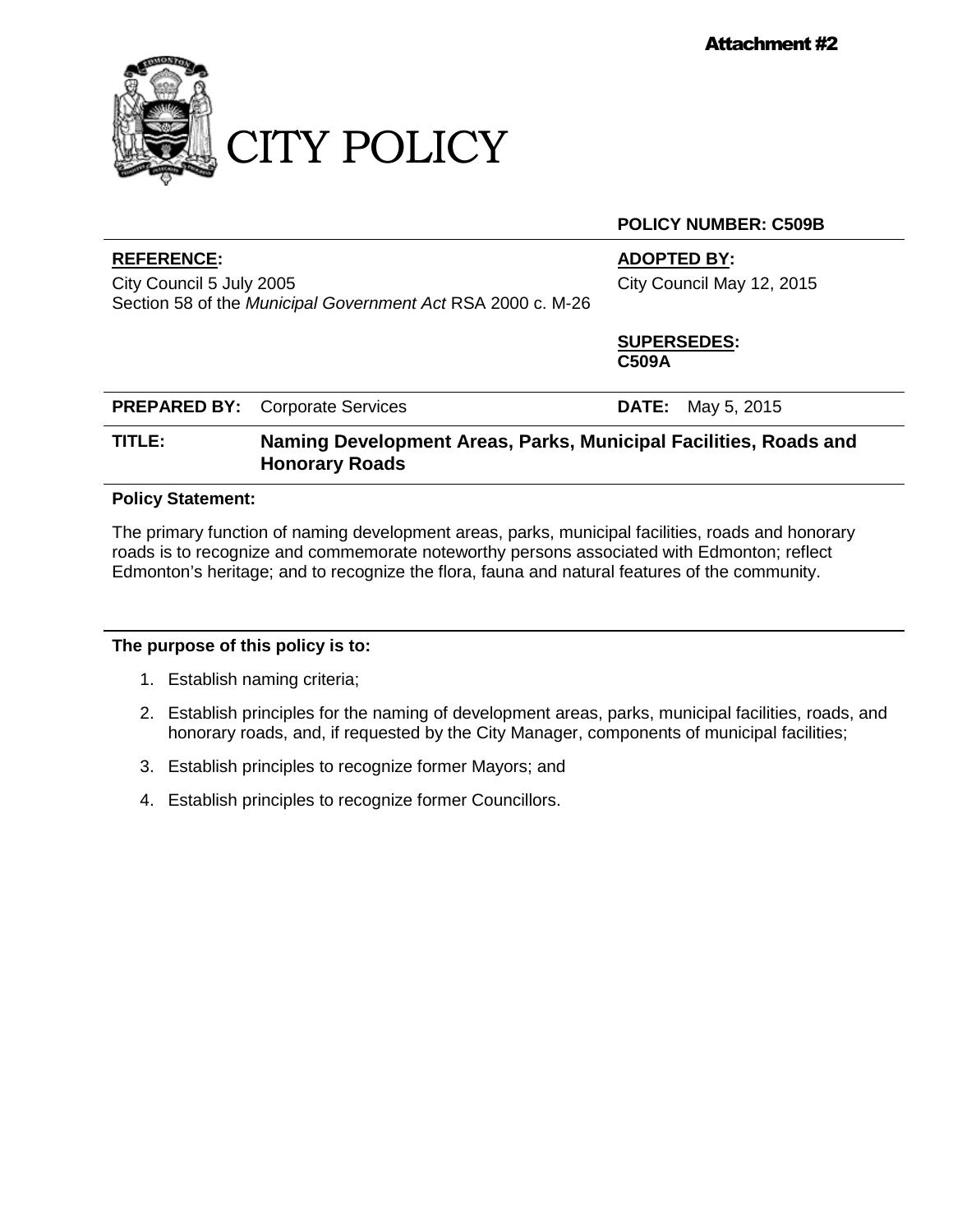

Page 2 of 4

1. Definitions – terms have the same meaning as they do in the Naming Committee Bylaw

## 2. Naming Criteria

- a. The name of a person must meet at least one of the following criteria:
	- i. A person who demonstrates excellence, courage or exceptional dedication to service in ways that bring special credit to the City of Edmonton, Province of Alberta, or Canada;
	- ii. A person who volunteers and gives extraordinary help or care to individuals, families or groups, or supports community services or humanitarian causes;
	- iii. A person who fosters equality and reduces discrimination;
	- iv. A person who risks his or her life to save or protect others; and
	- v. A person who achieves a deed or activity performed in an outstanding professional manner or of an uncommonly high standard that brings considerable benefit or great honour to the City of Edmonton, Province of Alberta, or Canada.
- b. The City of Edmonton encourages that the names to be honoured reflect the heritage, cultural, ethnic or gender diversity of the community, including early pioneers who have contributed significantly to the city.
- c. Names, other than a person, may reflect a historical event significant to Edmonton.
- d. Names, other than a person, may recognize the flora and fauna of the local area or the geographical or topographical feature of the local area.
- e. Names may be placed on the Names Reserve List for future consideration if they conform to the naming criteria.

#### 3. Principles for Naming

- a. Naming a development area, park, municipal facility, road or honorary road after a person shall be commensurate with the contributions of the person being honored and having regard to the person's achievements or areas of interest.
- b. Preference will be assigned to those names that have been on the Names Reserve List the longest but have not been selected, whenever possible.
- c. Special considerations:
	- i. Development Area:
		- 1. A theme may be assigned to a development area.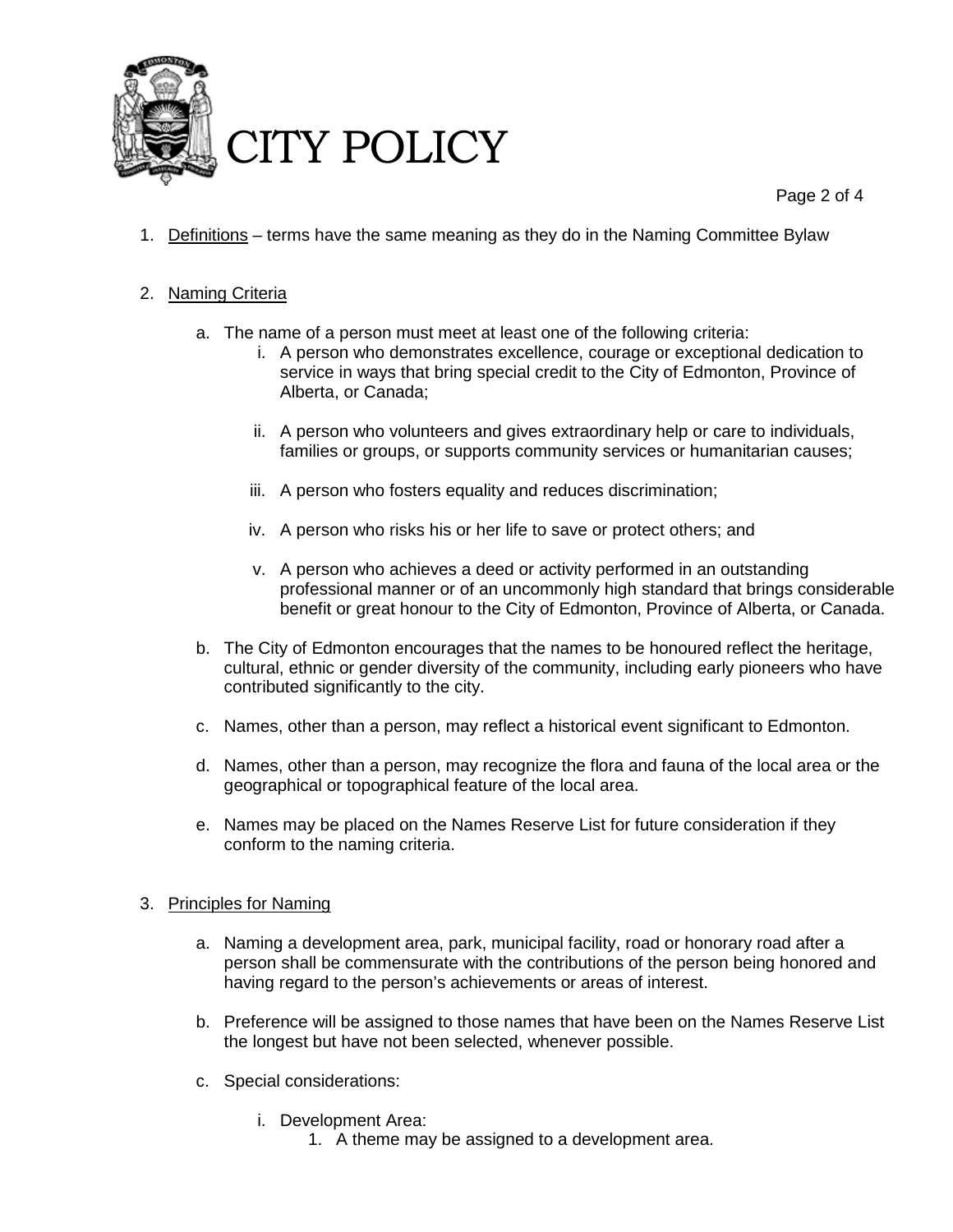

Page 3 of 4

- 2. Subject to the above, the name of the neighbourhoods within the development area shall be associated with the theme.
- 3. The official neighbourhood name may differ from the marketing names of a neighbourhood.
- ii. Parks:
	- 1. There are three levels of parks:
		- a. City Level Park open space which serves the entire population of Edmonton; shall be named
		- b. District Level Park open space which services a specific area and includes larger parks, and athletic grounds associated with high schools; shall be named after the development area
		- c. Neighbourhood Level Park open space which serves a specific area and includes smaller parks, grounds associated with community league sites, grounds associated with elementary schools, and play lots; shall be named:
			- i. Primary Neighbourhood level parks shall be named after the name of the neighbourhood and may include the name of a person; and
			- ii. Secondary Neighbourhood level parks may be named after a person, organization, or geographical feature
	- 2. The descriptive word "park" shall be assigned to the name of the park.
- iii. Municipal Facilities:
	- 1. May be named after the neighbourhood in which they are located, or otherwise as determined by the Naming Committee.
	- 2. Stormwater management facilities (wet) shall include the descriptive word "lake" and shall be named after the park where it is situated or adjacent, the neighbourhood in which it is located or after the theme of the development area.
- iv. Components of Municipal Facilities:
	- 1. If the City Manager makes a request, the Committee may assign a name to a component of a municipal facility.
- v. Roads:
	- 1. Roads may be named under the following circumstances:
		- a. Where directional variations of road alignments would create inherent confusion for the delivery of public services; municipal addressing; and the public at large, if the roads were numbered;